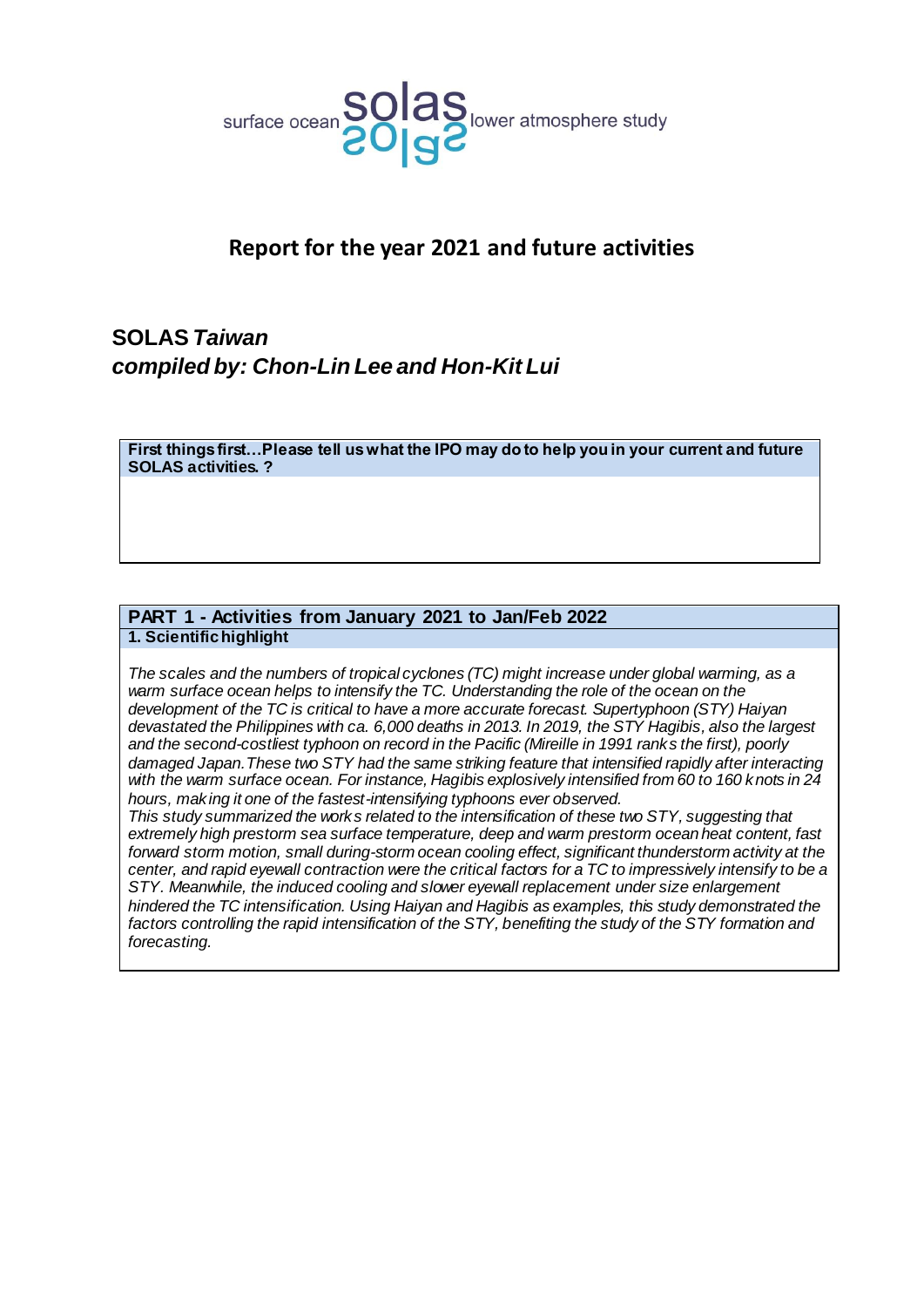

Figure: Pre-TC sea surface temperature (2 days before category 1) for (a) Hagibis and (b) Haiyan, as well as the (c, e) ocean heat content. Panel d shows the distributions of the satellite sea surface height anomaly.

Citation: I.-I. Lin et al. 2021. A tale of two rapidly intensifying supertyphoons: Hagibis (2019) and Haiyan (2013). Bulletin of the American Meteorological Society, 102 (9), E1645-E1664.

**2. Activities/main accomplishments in 2021 (e.g., projects; field campaigns; workshops and conferences; model and data intercomparisons; capacity building; international collaborations; contributions to int. assessments such as IPCC; collaborations with social sciences, humanities, medicine, economics and/or arts; interactions with policy makers, companies, and/or journalists and media).**

A one-year-based project, "From aerosols towards understanding of the influences of a harborindustry city on the air quality, climate changes, environmental ecosystem and their social impacts", of the SOLAS in Taiwan has been funded by the Ministry of Science and Technology (MOST) of Taiwan between 2021/8/1 and 2022/7/31.

Led by the Taiwan representative and the Aerosol Science Research Center at the National Sun Yatsen University, an integrated three-year proposal "Aerosol、Land、Ocean、Human、Air - From the

characteristics of aerosols in a harbor-industrial-urban city to probe the impacts of air pollution towards atmosphere and marine ecosystem and its social impacts" was submitted to the MOST at the end of 2021. The integrated 3-year proposal covers a wide range of research interests, such as atmospheric chemistry, marine chemistry, marine ecosystem, management, social education, social culture and interactions, popular science promotion…etc.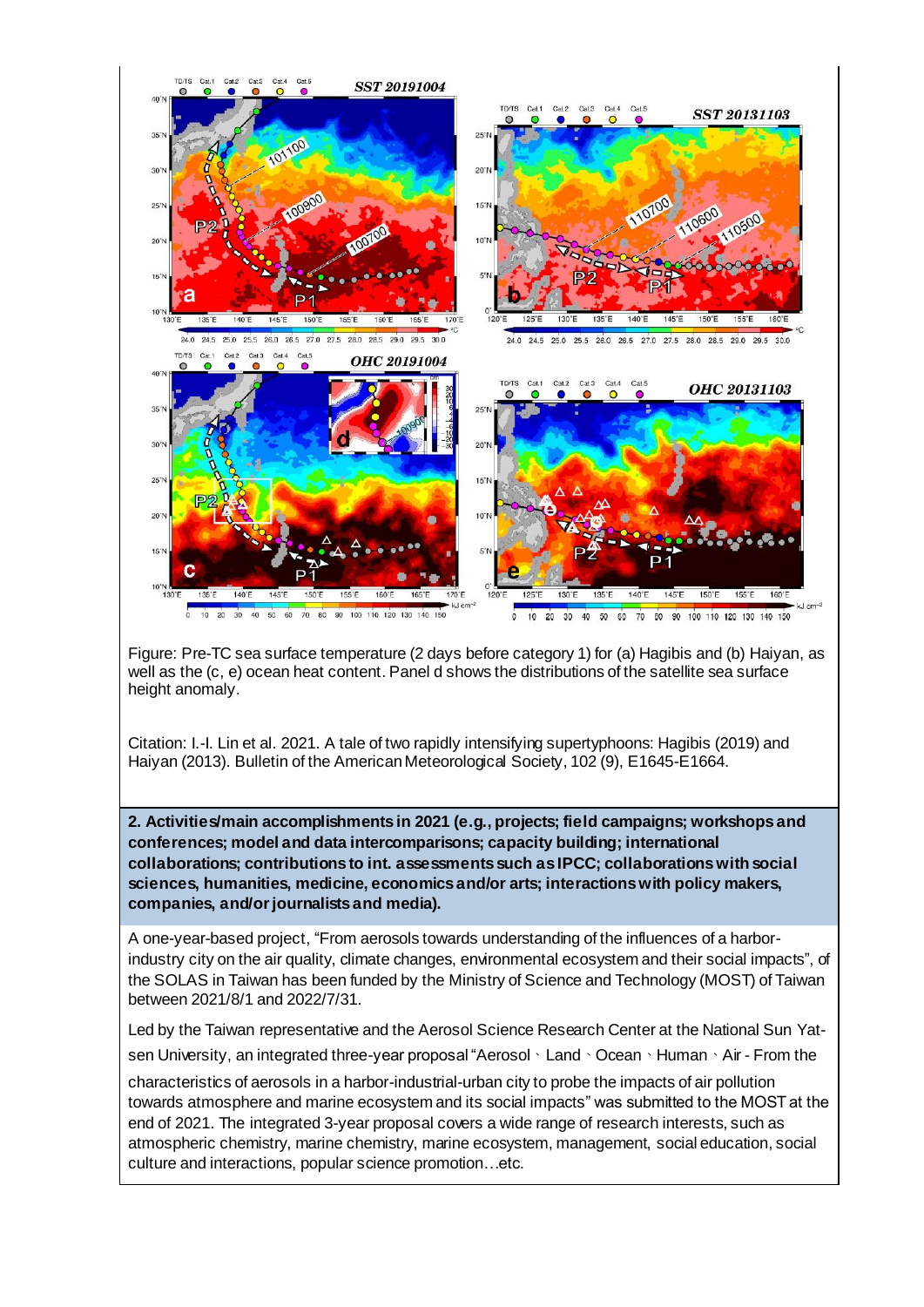### **3. List SOLAS-related publications published in 2021 (only PUBLISHED articles). If any, please also list weblinks to models, datasets, products, etc.**

- 1. Lin, I. –I., Rogers, R.F., Huang, H.C., Liao, Y.C., Herndon, D., Yu, J.Y., et al. (2021). A tale of two rapidly intensifying aupertyphoons Hagibis (2019) and Haiyan (2013). *Bulletin of the American Meteorological Society*, 102(9), E1645-E1664.
- 2. Hung, K.N., Yuan, C.S., Lee, C.E., Ie, I.R., Yeh, M.J., Soong, K.Y., et al. (2021). Spatiotemporal distribution and long-range transport of atmospheric speciated mercury at three remote islands in Taiwan Strait and South China Sea. *Atmospheric Research* 248: 105193.
- 3. Chen, S.H., Huang, C.C., Kuo, Y.C., Tseng, Y.H., Gu, Y., Earl, K., et al. (2021). Impacts of Saharan Mineral Dust on Air-Sea Interaction over North Atlantic Ocean Using a Fully Coupled Regional Model. *Journal of Geophysical Research-Atmospheres,* 126(4): e2020JD033586
- 4. Chen, H.Y., and Huang, S.Z. (2021). Composition and supply of inorganic and organic nitrogen species in dry and wet atmospheric deposition: Use of organic nitrogen composition to calculate the Ocean's external nitrogen flux from the atmosphere. *Continental Shelf Research,* 213: 104316.
- *5.* Tseng, Y.L., Wu, C.H., Yuan, C.S., Bagtasa, G., Yen, P.H., and Cheng, P.H. (2021). Inter-comparison of chemical characteristics and source apportionment of PM2.5 at two harbors in the Philippines and Taiwan. *Science of the Total Environment*, 793: 148574.

**4. Did you engage any stakeholders/societal partners/external research users in order to coproduce knowledge in 2021? If yes, who? How did you engage?**

### **PART 2 - Planned activities for 2022 and 2023**

**1. Planned major national and international field studies and collaborative laboratory and modelling studies (incl. all information possible, dates, locations, teams, work, etc.).** 

Aerosol、Land、Ocean、Human、Air (ALOHA) is the central theme of the SOLAS in Taiwan in

the coming years. We expect to start the submitted proposal "Aerosol、Land、Ocean、Human、

Air (ALOHA) - From the characteristics of aerosols in a harbor-industrial-urban city to probe the impacts of air pollution towards atmosphere and marine ecosystem and its social impacts" on 1<sup>st</sup> August 2022. Our members come from various departments, including National Universities, Academica Sinica, National Museum of Marine Biology and Aquarium…etc. SOLAS in Taiwan keeps strong collaborations with the UCSD, and we welcome international collaborations.

**2. Events like conferences, workshops, meetings, summer schools, capacity building etc. (incl. all information possible).** 

Two to three regular meetings and workshops will be organized by the Taiwan representative in 2022. The upcoming meeting is scheduled in June of 2022 in the Taiwan Geosciences Assembly.

**3. Funded national and international projects/activitiesunderway.**